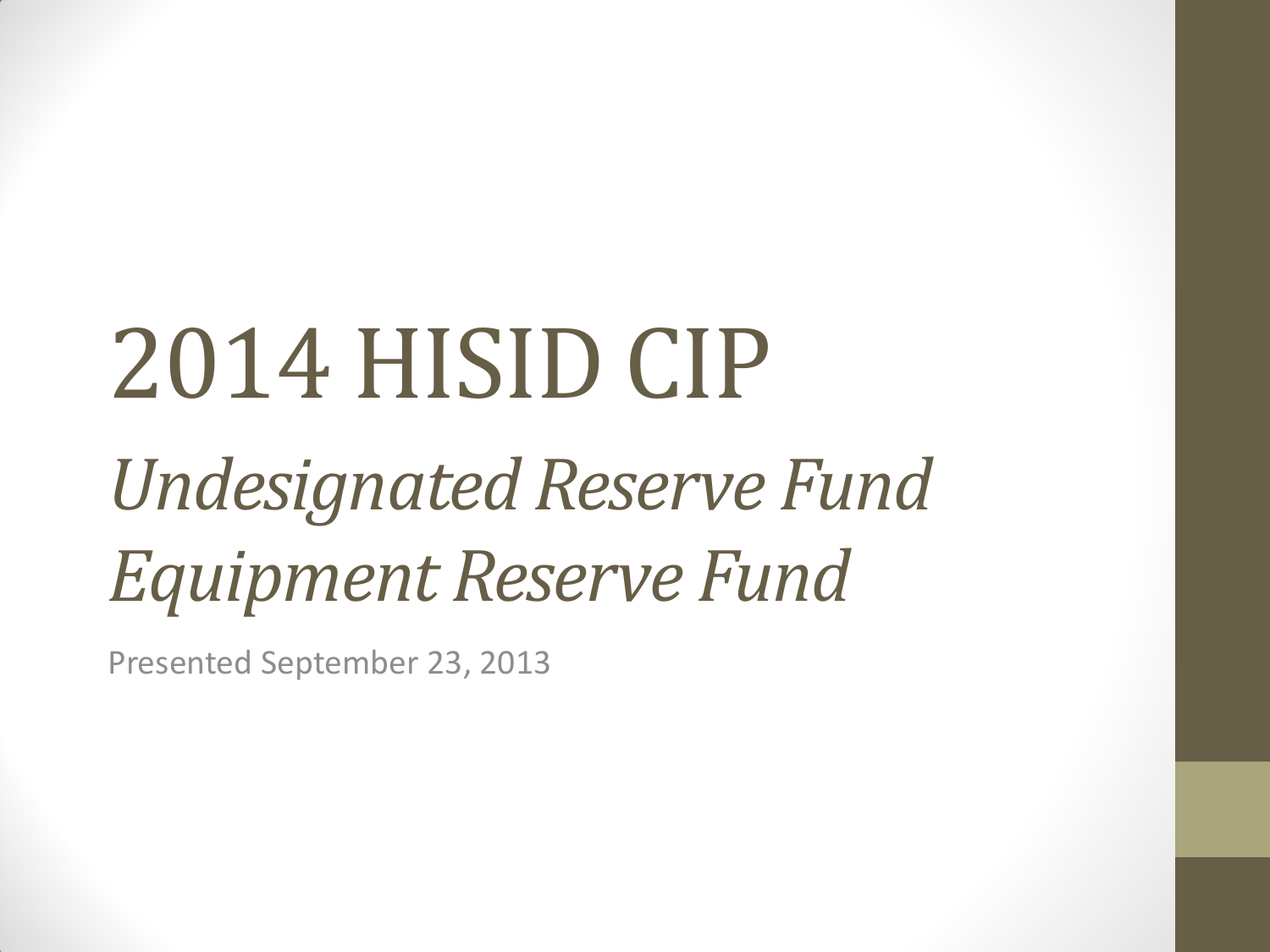### **Budget Reserve Calculations**

#### **UNDESIGNATED RESERVE FUND**

**Reg. # 34, Sec 1.** 

*To secure and maintain investment-grade credit ratings, generate interest income, meet seasonal shortfalls in cash flow, and reduce susceptibility to emergency or unanticipated expenditures or to revenue shortfalls, the Holiday Island Suburban Improvement District will adopt budgets that provide for an undesignated reserve fund of not less than 35% nor more than 45% of operating expenditures.*

*The undesignated reserve fund shall not be used to fund operating expenditures in the adopted budget.*

|                                                    |           | <b>Reserve</b> | <b>Reserve</b> |           |
|----------------------------------------------------|-----------|----------------|----------------|-----------|
|                                                    |           | 35% minimum    | 25% minimum    |           |
| <b>General Fund Expense</b>                        | 2,271,322 |                |                |           |
| <b>Water/Wastewater Expense</b>                    | 619,776   |                |                |           |
| <b>TOTAL EXPENSE</b>                               | 2,891,098 | 1,011,884      | 722,775        |           |
| <b>Current Taxes Invested (Unrestricted Funds)</b> |           |                |                | 209,814   |
| <b>Undesignated Reserve (Restricted Funds)</b>     |           |                |                | 894,713   |
| <b>TOTAL INVESTED FUNDS</b>                        |           |                |                | 1,104,527 |
| <b>Excess Invested Funds</b>                       |           | 92,642         | 381,752        |           |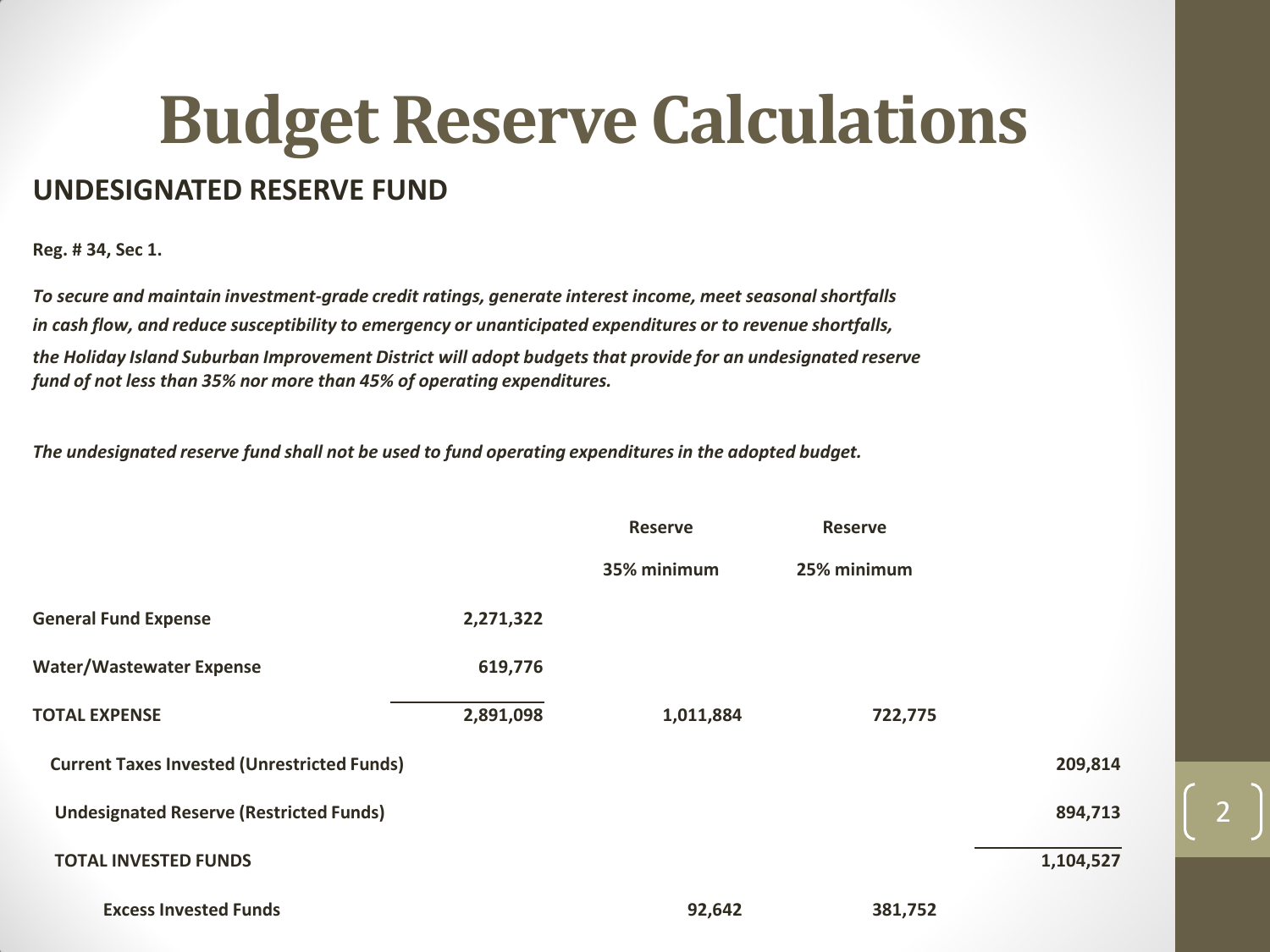## **Budget Reserve Calculation (cont.)**

#### **EQUIPMENT RESERVE FUND**

**Reg. # 34. Sec 2.** 

*The district will develop an equipment reserve fund, and will appropriate funds to it annually to provide for the timely replacement of district vehicles and equipment. The reserve will be maintained in an amount adequate to finance the scheduled replacement of district vehicles and equipment. The replacement of district vehicles and equipment will be based upon the adopted replacement schedule in the 5-year capital improvements program.*

*The fund will, at the end of each fiscal year, have a minimum balance of \$100,000, or 5% of the book value of the district's vehicle and equipment inventory, whichever is greater. All district vehicles and equipment purchased since 2000 shall be depreciated according to its useful life as established by management and agreed to by the district's auditors. The depreciation amount shall be budgeted annually and that amount transferred to the equipment reserve fund.*

3

**Equipment Reserve 167,588**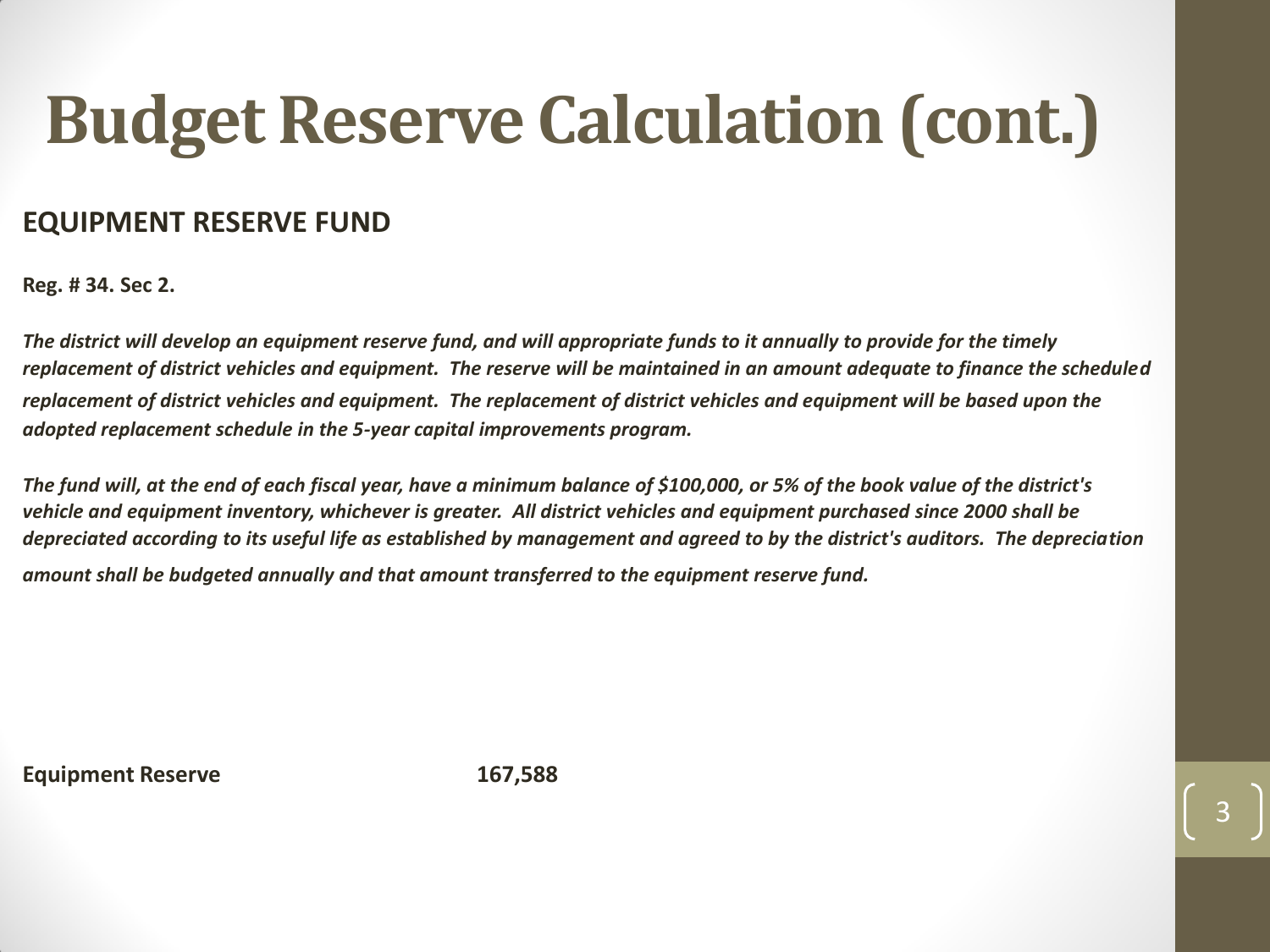#### **2014Revenue Fund Projects DM Recommendations**

| <b>Department</b> | Project                                                                    | 2014                                                   | <b>Funding Sources:</b>                                                             |
|-------------------|----------------------------------------------------------------------------|--------------------------------------------------------|-------------------------------------------------------------------------------------|
| Administration    | <b>Copy Machine Replacement</b><br><b>Golf Course Operations Analysis</b>  | 8,000<br>30,000<br>38,000                              |                                                                                     |
| Wastewater        | <b>Dewater Equipment</b>                                                   | 10,000                                                 | <b>Borrow Balance of Project Cost</b>                                               |
| <b>Roads</b>      | <b>Contracted Road Improvements</b><br>Approximately 2.5 miles chip & seal | 140,000<br>(100,000)<br>(40,000)<br>$\Omega$           | <b>Encumber 2013 Remaining Balance</b><br><b>Restricted Road Funds (County)</b>     |
| <b>Fire</b>       | <b>Satellite Fire Station</b>                                              | 45,000<br>(15,000)<br>(15,000)<br>(15,000)<br>$\Omega$ | <b>Act 833</b><br><b>HI Rural Fire</b><br><b>HIFD Ladies' Auxiliary</b>             |
| <b>Pro Shop</b>   | <b>Air Conditioners</b>                                                    | 14,000                                                 |                                                                                     |
| <b>Marina</b>     | <b>Flotation Replacement</b>                                               | 2,000                                                  | Borrow money to complete<br>mandated replacement of<br>flotation; approx. \$200,000 |

4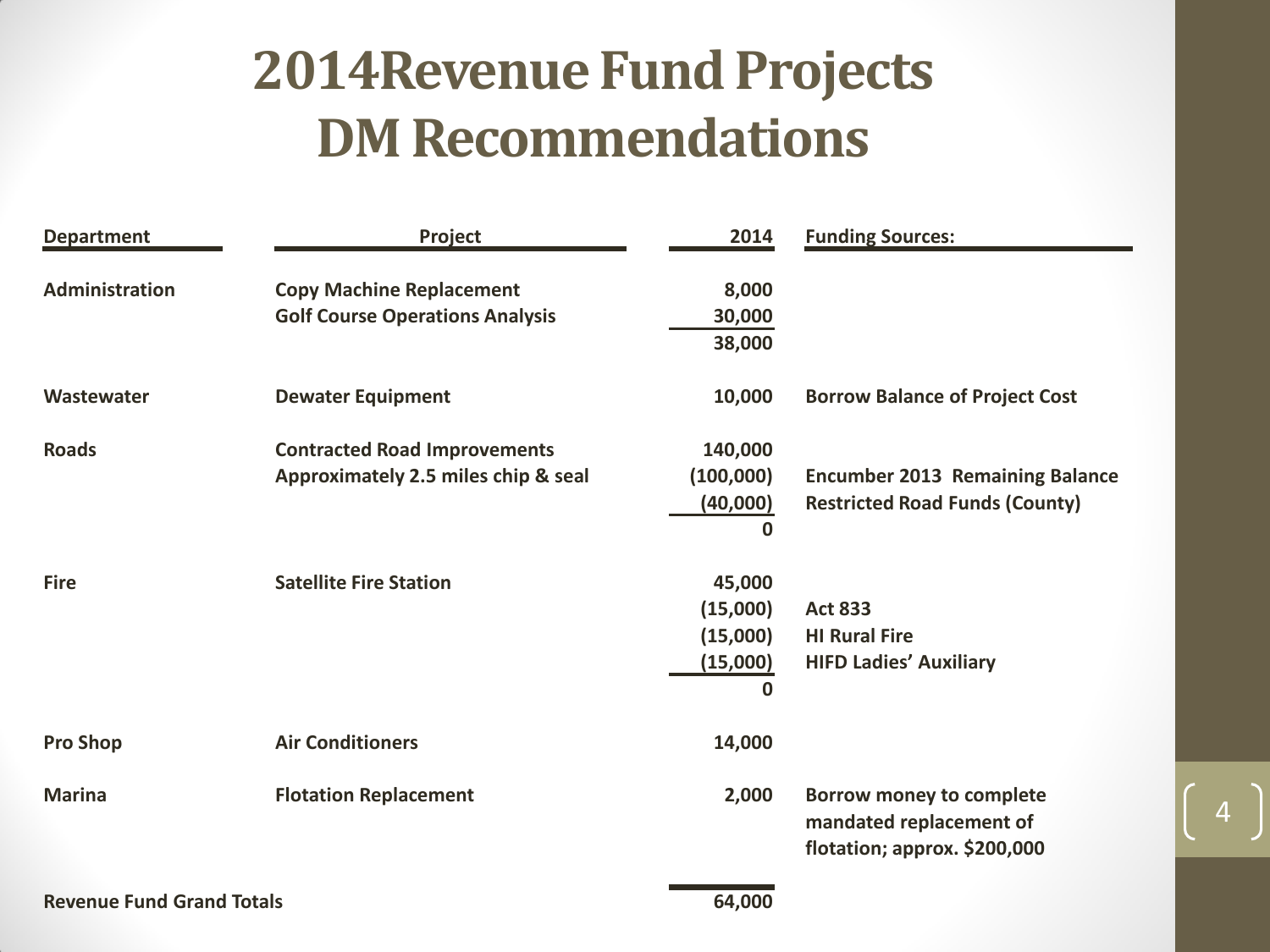#### **2014 Equipment Reserve Projects DM Recommendations**

| <b>Department</b>                          |              | Project                    | 2014    | <b>Comments</b>            |
|--------------------------------------------|--------------|----------------------------|---------|----------------------------|
| <b>Water</b>                               | N            | <b>Equipment Trailer</b>   | 6,000   |                            |
|                                            | N            | <b>Mini Excavator</b>      | 53,825  |                            |
|                                            | $\mathsf{R}$ | <b>Zero Turn Mower</b>     | 8,500   | Replace 1991 Graveley-U#20 |
|                                            |              |                            | 68,325  |                            |
|                                            |              |                            |         |                            |
| <b>Roads</b>                               | $\mathsf{R}$ | <b>Bucket Truck - Used</b> | 30,000  | <b>Replace 1986 Ford</b>   |
|                                            | $\mathsf{R}$ | <b>Zero Turn Mower</b>     | 9,000   | Replace 2001 Graveley-U#29 |
|                                            |              |                            | 39,000  |                            |
| <b>Golf Maintenance</b>                    | R.           | <b>Contour Mower</b>       | 40,000  | 2002 - Unit # 1809         |
| <b>Equipment Reserve Fund Grand Totals</b> |              |                            | 147,325 |                            |

5